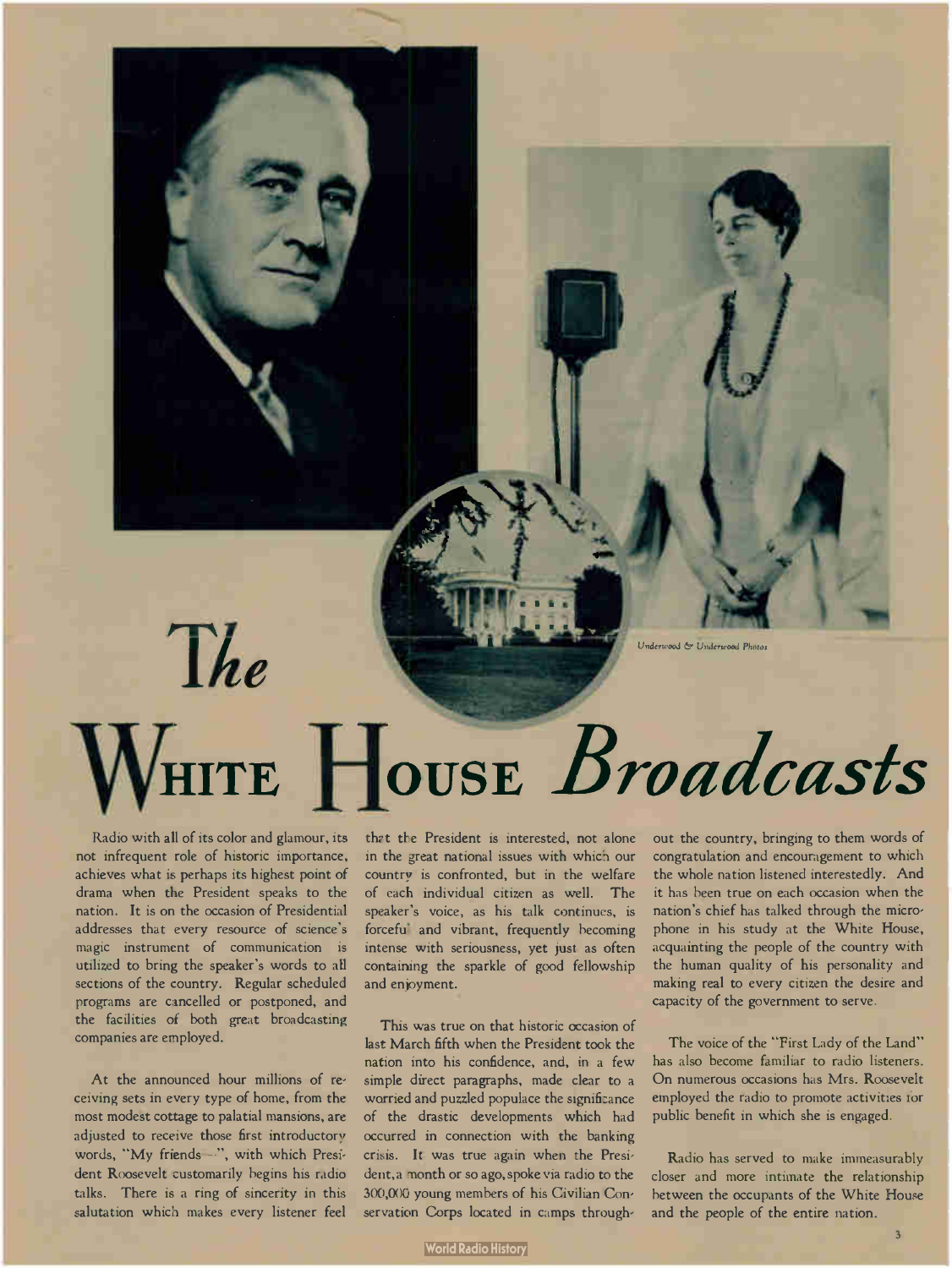#### By Duane Wanamaker

"Every great institution is but the lengthened shadow of a man." Today, more than ever before, America is interested in personalities; everybody is looking for a Moses to lead us out of the bulrushes, or let's be modern and call it the " depression."

In the good old days, when millions in money and "box-car figures" were tossed around carelessly, like peanuts at the zoo, a

Statement that one individual was investing a fortune in a business<br>was worth, perhaps, four lines on page eighteen of your final was worth, perhaps, four lines on page eighteen of your favorite newspaper, and, if read at all, it brought forth nothing more startling than a prolonged yawn.

Today it is different. Let it be known that somebody is tossing several millions into a new venture and almost as one man, the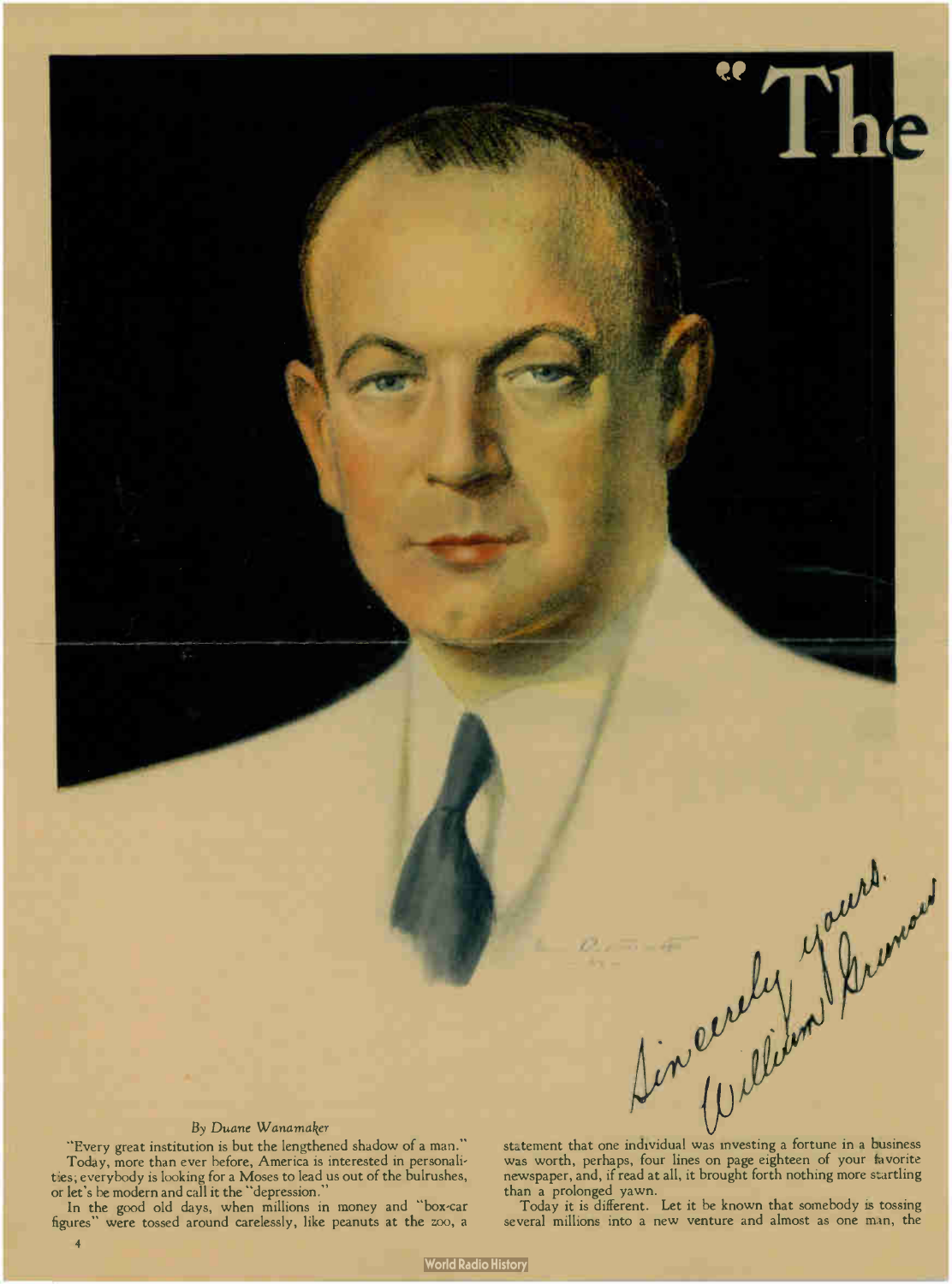

column and gasps with surprise. All of which is incidental to the amazing story that comes out of Chicago of the latest move of William C. Grunow, who prefers to be known, and, as a matter of fact IS known to bell boys, street sweepers, all the work-men in his factory and all his executives, as just plain

"Bill." It was not many years ago that Bill Grunow was play-ing baseball in the sand lots of Chicago's West Side. Born of parents in extremely moderate circumstances, but with a determination to accomplish things and a tremendous amount of physical and mental energy, at the age of eighteen he invented a safe gasoline container that made him \$25,000 almost over night. As he has ruefully remarked since, it took him only a few days to let somebody else take the money away from him. But it convinced him of one thing: What the World needs is new ideas, and new ideas will, automatically, bring big money.

Skipping over a lot of interesting history that takes too long in the telling, Mr. Grunow associated himself with two other friends and out of this association came the two other triends and out of this association came the<br>Grigsby-Grunow Company; one of the friends, after a<br>short try, having decided to step into another line of<br>business. The World knows what happened to the<br>Grigsby-Gruno them like the proverbial hot cakes. Its original stock was sold for \$25.00 per share, and had a person held one share at this stock and sold it at the peak of the market's share of this stock and sold it at the peak of the market's activity, he would have received a neat check for approxi-mately \$2200.00.

Rather dry statistics, but back of them is the amazing story of one man's genius, one man's determination, one man's will to accomplish in the face of obstacles that would have driven many another either to the insane asylum or to suicide. That man's name is Bill Grunow. Called a slave driver by some industrialists, because of his own unflagging energy and because of what he demands of his men, Mr. Grunow has always replied that he works shoulder to shoulder with them; he is out in the factory practically the whole day long; he knows every machine, every movement of the machine; and if the midnight oil is burned, he helps burn it.

This Bill Grunow is a peculiarchap, rather erratic, some people call him, because amazing at it seems impossible as it seems, he cares nothing for money for the sake of money alone. Though the world does not know it, he has tossed away as high as a million dollars in one day, trying to support the market for his stock in order to protect small stockholders, when smart financiers told him of the millions he could have made if he had sold short.

G-unow was in the Army. He rose from a private to a  $M_{\rm 4J0T}$ , by his own efforts, not by "drag." He believes in army discipline, but, in the Army, he was known for

fair treatment of his men, so in business alike he believes in treating fairly his associates and the public. It is typical of the man that he just naturally likes to do things for people.

He gave a million dollars to establish a sanitarium in Phoenix, Arizona, so that particularly children might have accurate diagnosis and treatment for rare and strange diseases. Naturally, a man who loves children loves pets too, and Mr. Grunow has accumulated over one hundred show horses. He has a ranch in Arizona; a hunting camp in Canada; a beautiful estate at Lake Geneva, Wisconsin, containing a private golf course; as well as a beautiful home adjacent to the City of Chicago, complete with swimming pool, bowling alleys, etc.

Bill Grunow detests being even considered "high hat." Like all big men, he may at times be criticized for his lavish expenditure of money on homes and amusements and his answer, typical of him, is, " Why don't other wealthy men put their money in circulation? It takes over two hundred people to keep up my various establishments,and, if I did not have them employed, half of them would be out of work today. It takes seeds, mowing machines, electricians and lots of other supplies that means work for hundreds of people directly and indirectly, because I am willing to spend my money and let it do some good, instead of hoarding it."

Two years ago, at the age of thirty-eight, Bill Grunow was a multi-iniilionaire. He could have retired and lived happily ever afterwards. Bill Grunow loves work too well. It was typical of Bill Grunow that this was the time to chose to go into business.

About one year before this time, two of his former engineers who were then unemployed, had gotten hold of a magic refrigerant called "Cariene." For ten years it had been used for refrigeration and air conditioning in large installations such as the U. S. Capitol at Wash-ington, Paramount Theatre, New York, Chicago Stadium, and a lot of other big offices and municipal buildings. If this refrigerant could be adapted for household refrigeration, what a marvelous thing it would be! The point was that, after ten years experimenting, it still seemed that the mechanism necessary to properly use this refrigerant in household ice machines would be so large as to be entirely impracticable. In other words, it<br>would take a box that would half fill the kitchen. But<br>to Bill Grunow, nothing is impossible, and he decided that it could be done. He started a laboratory; put these two men to work, gave them a hundred thousand dollars and said, " Boys go to it. If you can do it, I will start a company and we will go places." So they did it, with Bill Grunow's genius to help. Bill Grunow started the Geunow Corporation of

Chicago, offering the world the most beautiful household refrigerator ever made. But what is more important,<br>it uses a refrigerant that is safe; that contains a refrigerating liquid which for the first time you can see, smell

and hold in your hands without danger and without inconvenience. This refrigerator has set the whole This refrigerator has set the whole refrigerating world agasp. Unquestionably, it is the most talked of new product in America, today. Experts have said that it will stand the entire refrigeration industry "on its ear"; that it is the only real advancement made in electrical refrigeration since the industry started about ten years ago.

This refrigerant can be carried around in open pails like water—where most refrigerants have to be closely confined, and if they leak out, people must leave the house and serious damage can be caused to humans, pets and plants.

The Grunow refrigerant, Carrene, of which Mr. Grunow has exclusive use for household refrigeration, is nonpoisonous, non-corrosive, non-explosive, non-inflammable; it is a fire extinguisher and it cleans clothes.

Nor is this all that is to be recounted in connection with the latest episode in the amazing career of this re-markable individual. With the Grunow Corporation, in a few short months, firmly established to bring the American housewife science's and engineering's highest achievement in refrigeration, Bill Grunow was not content to let it stand at that.

Recently there came the announcement that one of the country's largest companies engaged in the production of radio sets has come under the control of W. C. Grunow, and out of its merger with the Grunow Corporation has been formed the General Household Utilities Company,

producing Grunow Refrigerators and Grunow Radios. Thus W. C. Grunow is back in the radio business, offering the American public receiving sets which not only maintain the same high standard of quality which his sets achieved in the earlier days of the industry, but embodying new revolutionary advances as well.

The Grunow products, both radio and refrigerator are not new in the sense that they are untried or made by an organization lacking in experience or knowledge of what they are doing. On the other hand, they are the highest accomplishment of the nation's best engineers and skilled workmen, whose activities are directed by the one person whose general abilities, temperament, and past experience best fit him for that task. The new Grunow Refrigerator and Grunow Radio bear the name of the man who was the guiding genius of the movement which millions of quality radio sets in the homes of satisfied users and who converted electrical refrigeration from an expensive luxury for the chosen few into a home con- ' venience within the reach of the average family.

It has taken nearly two million dollars of Mr. Grunow's fortune to get this company going in a national way, but typical of Mr. Grunow, he says, "I surely have to have faith in my own ability and in my own company, if I have faith in anything, and it is a lot better to put my own money in my own business and watch my own business than to put it in a lot of questionable stocks and bonds." An amazing man—Bill Grunow.

Three of the great plants now producing Grunow products

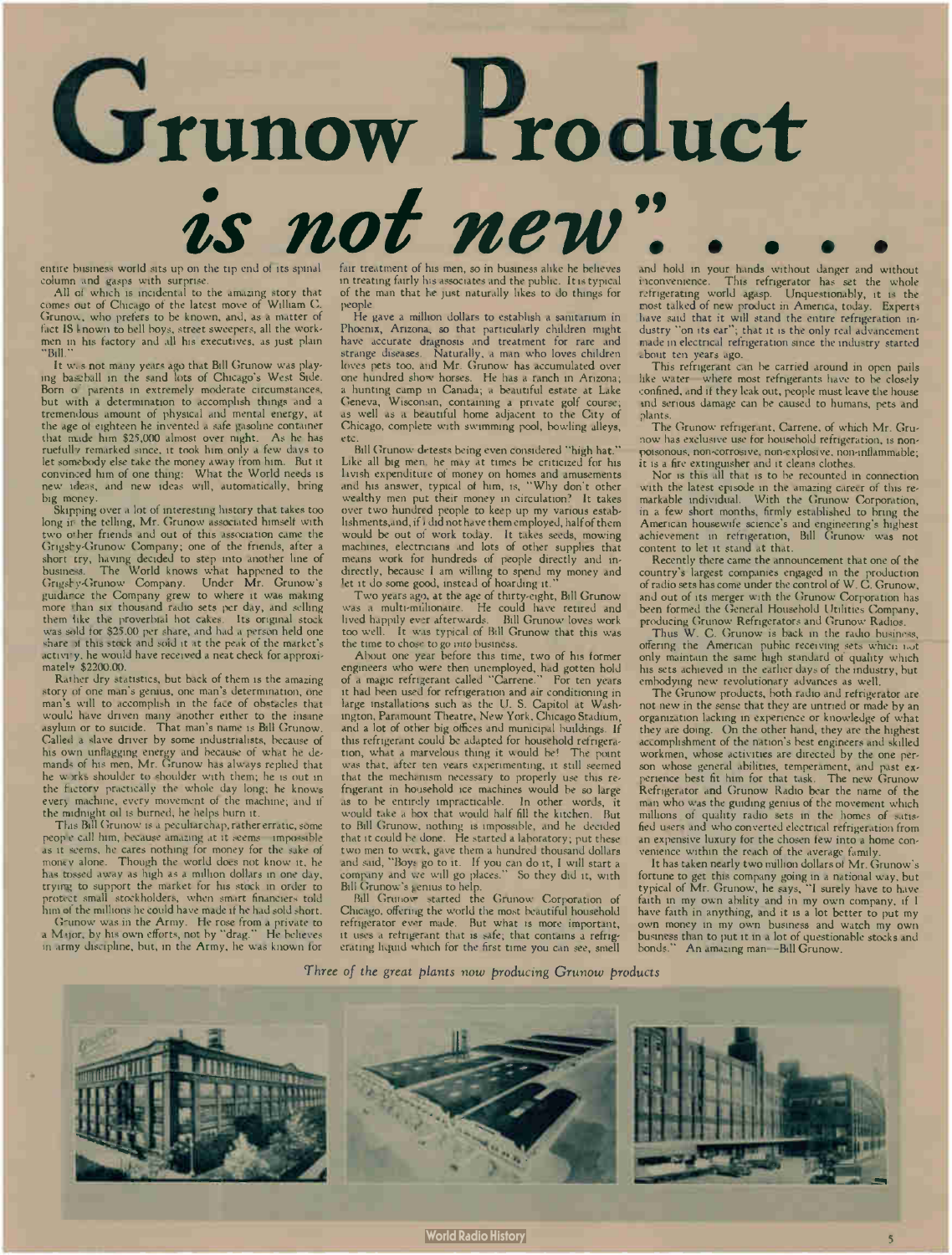





Grunow Model 902—(Right)—Nine Grunow tubes including two type 45 power tubes in push pull. Auto-matic volume control. Tone compensated volume control. Tone control for high and low register at will. Two range tuning covering counts broadcast band, as well as both police bands up to 4000 kilocycles. Visual indication of volume setting. Visual indication of tone setting. New Granow 12-inch Synchro-dynamic speaker. Heavy duty

monitor type chassis. Contains amazing new Si-lec.trol which eliminates necessity for tuning in favorite stations. A turn of the dial without even glancing at the set itself, tunes in your favorite stations automatically. Complete silence prevails between stations. Conter and side panels of Crotch walnut inlaid with box wood. Pilasters of burl maple. Modernistic decorative top piece of burl maple. Special decorative grill panel of Peroba Blanca. Upper section of has finished in burl maple and lower section in cross- banded striped walnut.



Grunow Model 701—<br>(Left – A striking console<br>with seven Grunoi tubes. control. Tene control for will To the control of the control of the control of the control of the control of the control of the control of the control of the control of the control of the control of the photo is the photo in the control of the cont Walnut. Top trim of Burl Maple. Sides and top panel-ing of striped Walnut.

Graphital Explorer and the set of the set of the set of the set of the set of the set of the set of the set of the set of the set of the set of the set of the set of the set of the set of the set of the set of the set of

Grunow Model 901-Nine Grun tubes including two type-45 power tubes in push pull. Automatic volume control. Tone compensated volume control. Tone control for high and low register at will. Two range tuning covering entire broad. cast band, as well as both police bands up to 4000 kilccycles. Visual indication of volume setting. Visual indication of tone setting. New Grunow 12-inch Synchron dynamic speaker. Heavy duty monitor type has a Contains amazing new Silectrol which diminates in construction





automatically. Compl tions. Comment Perob and top of side panels a inlay. Burl Maple has, panel of matched Butt

**World Radio History**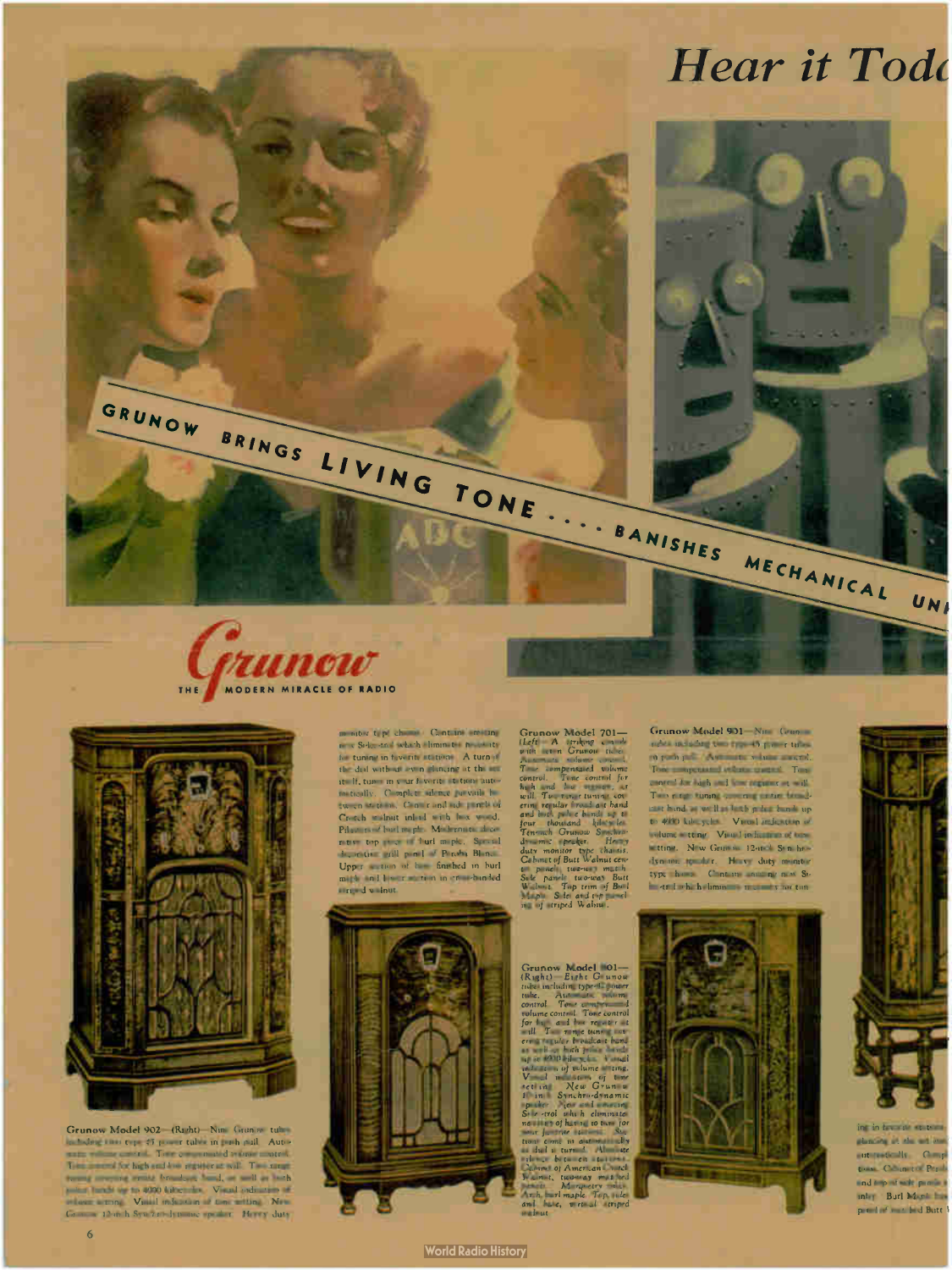## ty! THIS MIRACLE OF LIVING TONE in New Self- Tuning Radio!

#### Latest Creation of W. C. Grunow's Rare Genius a Revelation in Reality . . . . Exclusive Si-lec-trol Actually Tunes Your Stations For You!

N<sup>OW</sup> . . . get the thrill of an<br>utterly new kind of radio! Hear your favorites as you've never heard them before . . . vivid . . . alive! Listen to station after station—tuned for you automatically —as Living Tone brings you every note . . . cvery sound . . . freed from all trace of mechanical unreality!

What others have dreamed of, W. C. Grunow has achieved. The glorious beauty of instrument and voice is at last truthfully repro-

duced. Subtle shadings and brilliant overtones now sweep unhindered to your ear. Every note is glorified—vibrant with life.

Not only in tone . . . but in the way it *operates itself*, the amazing new Grunow is almost human. The exclusive Si-lec-trol actually tunes your radio for you. It's set *per*manently—with hairline precision —for all your favorite stations. You can pick your program blindfolded with a single touch. There's no between-station noise . . . no

tedious dialing. The program flashes in instantly . . . in flawless Living Tone. The Grunow "Jewel Box" Remote Control permits you to use the Si-lec-trol, get distant stations, or pick up police calls . . . all without moving from your easy chair.

Hear and operate this modern miracle of radio and compare it side-by-side with any other radio at any price. You may also ha a free trial in your own home. Sold on convenient terms if desired.

### PHONE US TODAY FOR A HOME DEMONSTRATION OF LIVING TONE



#### Grunow Model No. 1101 with Si-lec-trol

A true remote control radio re-<br>ceiver with the amazing Si-lec-trol.<br>Eleven Grunow tubes including four<br>type-45 power tubes connected in<br>parallel push-pull, resulting in tre-<br>mendous amount of undistorted in<br>mendous contro

This true remote control receiver,<br>that really performs, is equipped of<br>course with the new and amazing<br>Si-lec-trol, enabling the tuning in<br>of favorite stations automatically.



Gr*unow Model*<br>700. An attrac-<br>tive table **model** having seven Grunow tubes. Automatic vol-ume control. Tone compen-

sated volume<br>control. Tone<br>control for high and low register, at will.<br>Two range tuning, covering regular broad-<br>cast band and both police bands up to 4000<br>kilocycles. Grunow Synchrodynamic<br>Cabinet of matched butt walnut, laid with tulip wood.

Grunow Model 500. This beauti-

**World Radio History** 

Tutility that the Model of the Model operates on<br>tive Grund and the Model of the Model of the essential<br>of the essential<br>of the essential<br>features to splen-<br>time control, powerful Grunow speaker, etc.<br>The tuning range cove



 $Gnumat$ , thouch 501 AC-DC. Beautiful<br>compact, table type AC-DC. Beautiful<br>Easily transported from place to place.<br>Five Grunow tubes. Automatic volume<br>control. Visual indication of volume set-<br>ting. Vernier drive. Grunow ove

te silence privails between sti-Blanca side panels, pil sters, arch I of Burl Maple with Tulip wood Walnut top and ends. Center

A turn of the dial without even tunes in your favorite stations

ALITY

Valnut.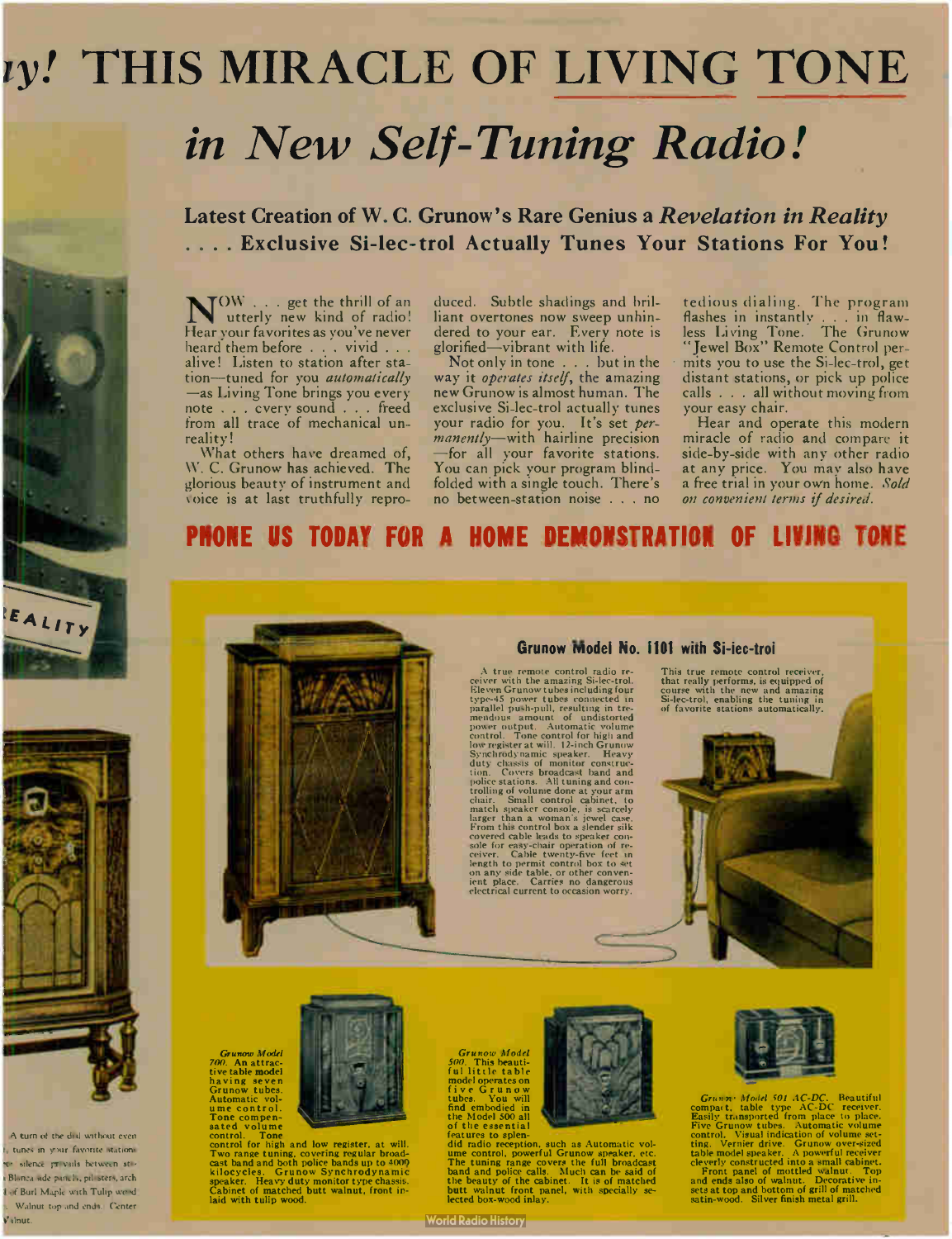Healthy, Happy Youngsters Talent for acting is not confined to the adult ranks of Hollywood. Here is Baby Law Roy, our case still investigaof Maurice Chevaler door. Parameter's shown

Meet Miss Donna Colleen McLeese, prima• donna, of Williams, Arizona, who has gone in "voice" in a big way.



Carlene and Buddy Fisher, twins, of West Lafayette, Indiana. fit positions. right into this daisy patch with the rest of the daisies.



pride of " Our Gang" whata nunl!whata man'

8

The  $E_{\text{max}}$   $\frac{1}{\text{max}}$ The come. He ... **SPC and in the large section are the large sections and in the large section are:** course, they could not be consulted and consultant and consultant and consultant and consultant and their adress followed 11-Increase, these are helpfield. how's, why's, and when's to be learned from the sast results? of bureaust of the U. S. Department of Agriculture, from which

much of the following material was obtained.

44

لاستا

rOOD builds new tissues and repairs tissues as we live; it furnishes energy for werk and<br>play, and regulates our bodies for growth and foods in proper proportions, and the foods have not had proper care and preparation up to "meal time," our bodies cannot develop normally. This may have a serious effect to it only on the shape and appearance of our bodies, but also on our but

Milk is a good starting point in planning the child's daily diet because it is so valuable for growth. The fat in whole milk, cream and butter is very thoroughly and easily digested and carries with it relatively large amounts of vitamin A.

Every cand should have a pint to a quart of milk a day, but for variety a part of his daily allowance may well be used in preparing his food. For cold weather, there are milk and vegetable soups, dilute cocoa, cereal cooked in milk, and hot milk toast. On hot days children like milk sherpets, junkets, cool custards, and chilled milk flavored with fruit juice of *vanilla.* 

Milk is filling, and must not be allowed to crowd out other necessary foods. If drinking milk seems to impair the child's appetite, it is wise to give it toward the end of the meal, after the other foods have been eaten.

Milk excels almost <sup>21</sup> other foods in the variety and quality of materials that it furnishes the body. The consumer must, therefore, share with those who produce and handle it the entire responsibility of keeping it sweet and pure until used. It must be kept in a clean, cool place<br>(50 degrees F. or preferably less), place from un-<br>desirable odors and only in scrupuously clean vessels in order to prevent it from developing bacteria and causing it to spoil.

The care of the refrigerator plays an important part in



**Production** 

11<sub>1</sub>

Alert Mitz Green is a right of the shade. of the most popular of motivate beltzung. sere designer dest years. She must have eaten all of her spinach every day.

> keeping the original quality of the spected at least once a week, and thoroughly cleaned at regular intervals. Responsibility—. These plump little ladies look after all the birds in their neighborhood. Allen

> The rewards of good nutrition are straight legs and ankles and well-developed arches; s and protects against the straight of the straight of the straight of the straight of the straight of the straight of the straight of the straight of the straight of the straight of the s tongug and sweet breath; firm flesh of healthy color; sparkling eyes with clear whites; glossy hair; a ke appetite for simple, wholesome food at every meal; and an alert, happy, energetic attitude toward general. Poor itsirition shows itself in quite opposite ways, so food selection, therefore, is thing that everybody needs to understand.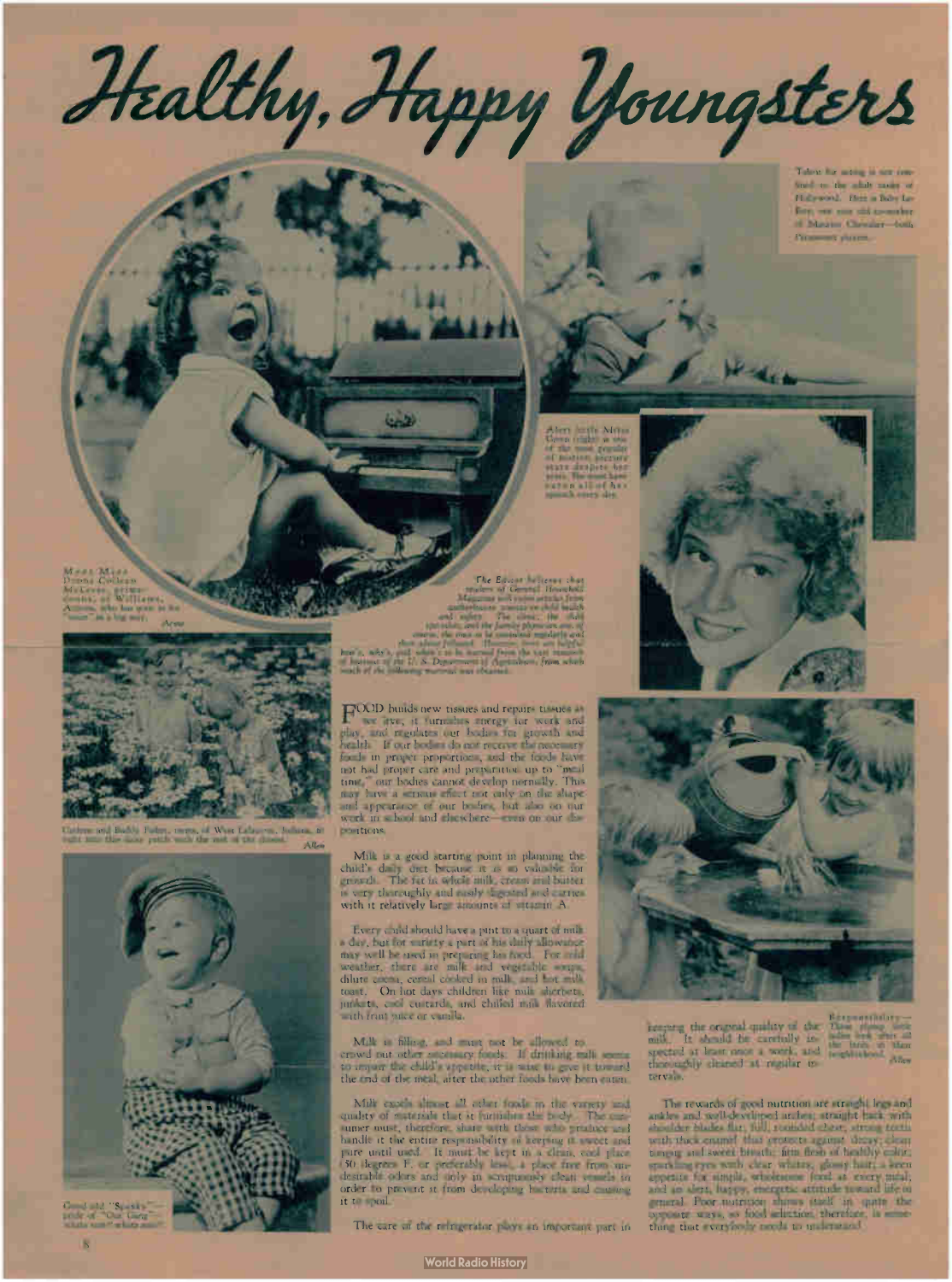Food Price  $\bm{a}$ re •

But you can get along with a smaller food budget if you have a spacious electric refrigerator that eliminates spoilage and allows for large quantity buying at 'special prices.

BY ELSIE FJELSTAD RADDER



Mrs. Rudder writes from experience —a homemaker, mother of two healthy<br>Jour Jichi, studied Home Economics<br>at Celumbia U., U. of Wisconsin,<br>graduate U. of Minnesota.

Two meals of Wilted Lettuce, for four, from a five cent bunch of leaf lettuce, bought from the farmer along the road, in season.

Three salads and one dish of creamed cabbage, over a period of three weeks, from an eight cent head of cabbage. This service for four, also.

Some apple sauce cake, stored for six weeks and brought out for unexpected company. Warmed and served with hard sauce it brought the re-

mark, whatever is this delicious pudding?<br>" Always the makings on hand for a number of

different vegetable salads.

All these, and many other economies and con-veniences are easy with a roomy, safe electric refrigerator.

Ten cents of every dollar of the food budget goes for spoilage in ordinary methods of refrigeration, according to government statistics. - Not one cent of your food budget for spoilage, - can be your slogan, with an electric refrigerator. It is never necessary to throw out a teaspoonful of anything. Wilted vegetables can be restored to their original freshness by being placed in a special compartment for vegetables. Many vegetables, such as carrots and cabbage keep almost indefinitely. All are in perfect condition for a week or ten days. If your family is not overly fond of carrots, don't make them eat up three bunches ( for a dime) just because you wanted a few for your pot roast. Use one a week later with grated pineapple, in a molded salad. And, later, one or two in Creamed Chicken Au Gratin. (Recipe follows.)

No housewife who has "pinched pennies" during this depression needs to be told the advantages of buying commodities in large quantities and when they are specially priced. Vegetables and fruits that merchants have no way of storing at a cool, dry, even temperature, can be bought far below market value on Saturdays. Tremendous savings can be effected by this type of purchasing as the throngs of buyers in our markets today will prove.

Many people have found out that the electric refrigerator soon pays for itself by eliminating waste and providing for the storage of a variety of foods that can be economically used up.



With respect to size, buy the largest of purse will possibly stretch to pay for. No has ever bought one too large and many peor have<br>been disappointed that their box was s<br>mall when they found out the advantages of q  $\frac{1}{2}$  tity buying. It is a great mistake to buy a b  $\frac{1}{2}$  only buying. It is a great mistake to buy a b large enough for so-called perishable things, meat, mila, butter, eggs, etc. Some people who did so. now operate two boxes

Safe preservation of food is what we must have. Spoilage is caused by bacteria that cannot thrive in clean, dry, evenly-low-temperatured place. Your electric refrigerator is that place.

#### NEW AND UNUSUAL RECIPES

North Articless appearing in General Household Magazine<br>unil conform to the size suitable for cutting out and pasting on is<br>in. Ey 5 in. cards for recipe fies. Start now—save these recipes<br>During the year you will accumula

| Creamed Chicken Au Grati |  |  |  |  |
|--------------------------|--|--|--|--|
|--------------------------|--|--|--|--|

ping<br>
ping<br>
d slices sandwich bread,<br>
4 slices thick<br>
11/2 cupsful milk<br>
3 tablespoonful slit<br>
3 stablespoonful salt<br>
3 tablespoonful salt<br>
4 taspoonful salt

- Creamed Chicken Au Gratin<br>1 cupful cold cooked grated cheese for top-<br>1 chicken, diced one-eighth ping
- 
- 
- % cupful cooked carrot, 2% inches thick<br>
4 diced<br>
4 cupful cooked peas 3 tablesponnsful butter<br>  $\frac{1}{2}$  cupful mushrooms 4 $\frac{1}{2}$  tablesponnsful flour<br>  $\frac{1}{2}$  cupful old English or  $\frac{1}{2}$  teaspoonful salt<br>
fresh

Make a white sauce by melting fourter, adding flour mixed<br>with seasonings, stirring and cooking until thoroughly blended.<br>Pour on gradually the hot milk, stirring constantly. Let boil<br>twe mnutes until thickened. Add chicke

rat. The temperature of the rat should be 399 degrees r . or<br>should brown a small piece of bread in 20 seconds. When<br>ready to serve fill the toast cup with the chicken mixture,<br>sprinkle with grated cheese and slip under th Jelly Pie

|                      | lear Lie |                        |
|----------------------|----------|------------------------|
| 1 cupful sugar       |          | $2$ eggs               |
| 16 cupful jelly      |          | 3 tablespoonsful flour |
| 1 cupful rich milk   |          | 1 teaspoonful vanilla  |
| Unbaked pastry shell |          |                        |

Smooth together the sugar and flour and mosten with a<br>little of the cold milk. Add to the remaining milk, scaled and<br>cook, attring constantly as it thick ns. Remove from fre and<br>add to the egg yolks, slightly beaten. Retur not dry. 44dd vani: la. Put in an unbaked pie shell and bake<br>like pumpkin pie or at 450 degrees for ten minutes and 320<br>degrees for 30 minutes.

|                        | Orange Bread |                       |
|------------------------|--------------|-----------------------|
| Peel of 2 oranges      |              | 3 cupsful flour       |
| 1 cupful sugar         |              | 1/2 teaspoonful salt  |
| One-third cupful water |              | 4 teaspoonstul baking |
| $1$ egg                |              | powder                |
| 1 cupful milk          |              |                       |

Cut orange peel with a scissors into rather fine strips. Add<br>cold water and boil until tender. Drain, Add sugar and one<br>third cupful boiling water and cook until well sugared. Beat<br>egg and add milk. Add flour and baking po

| Red Cabbage German Style                                                                          |                                                                       |  |
|---------------------------------------------------------------------------------------------------|-----------------------------------------------------------------------|--|
| 1 quart shredded cabbage<br>2 sour apples<br>2 tablespoonsful fat<br>4 tablespoonsful brown sugar | 2 tablespoonsful vinegar<br>Salt and pepper<br>2 tablespoon tul flour |  |
| Denn keiter under den sicht in                                                                    |                                                                       |  |

4 tablespoonsful brown sugar<br>
Pour boiling water over cabbage. Drain. Do this 2 or 3<br>
times. Season cabbage with salt and peppar and add the apples,<br>
sliced. Melt fat in frying pan, add cabbage and apples. Cover<br>
with boil